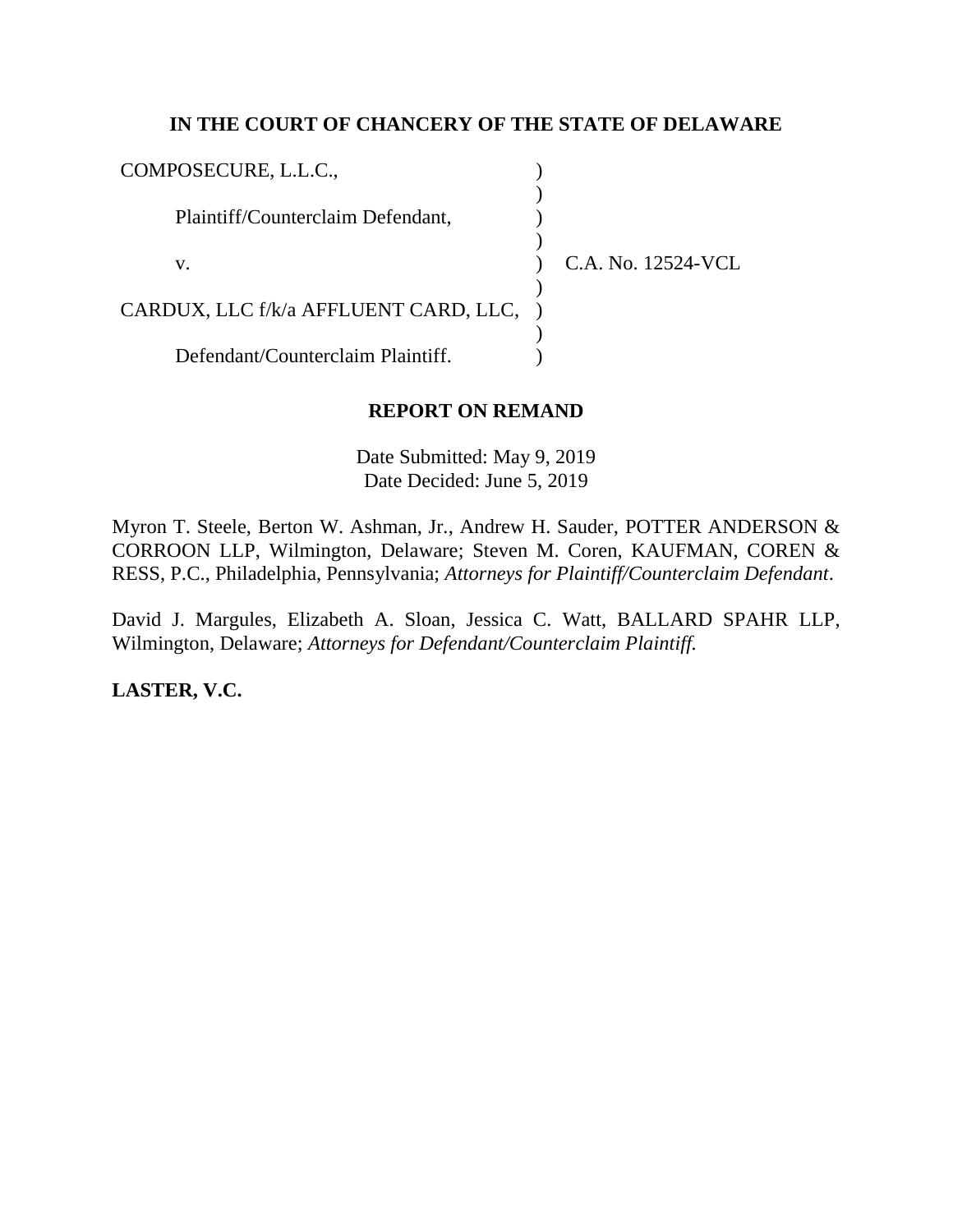The Delaware Supreme Court remanded this case with instructions to determine whether the Sales Agreement required special approvals under the Restricted Activities Provision.<sup>1</sup> This report finds that the Sales Agreement was not subject to the Restricted Activities Provision because it did not require CompoSecure to expend more than \$500,000 in any fiscal year.

The Restricted Activities Provision called for the Board to adopt an annual budget and an annual business plan. LLCA  $\S$  4.1(p). Except as set forth in the annual budget or the annual business plan, CompoSecure could not undertake any action that fell within a list of "Restricted Activities" without "the prior approval of the Board and Investors (and during the Earnout Period, the Class A Majority) . . . ." *Id.* The list of eighteen "Restricted Activities" included "enter[ing] into . . . any contract, agreement, arrangement or understanding requiring the Company . . . to make expenditures in excess of \$500,000 during any fiscal year, other than in the ordinary course of business consistent with past practice  $\ldots$  " *Id.* § 4.1(p)(ix)(A).

The Sales Agreement did not receive prior approval from the Board, the Investors, or the Class A Majority. The evidence at trial established that all three groups in fact supported the Sales Agreement and would have provided the formal approvals had anyone flagged the issue. The vote of the Class A Majority was controlled by CompoSecure's

<sup>1</sup> *CompoSecure, L.L.C. v. CardUX, LLC*, --- A.3d ---, 2018 WL 5816740, at \*2 (Del. Nov. 7, 2018). Capitalized terms used in this decision, unless defined herein, have the same meaning as in the Delaware Supreme Court's decision. "LLCA" refers to the LLC Agreement. "SA" refers to the Sales Agreement.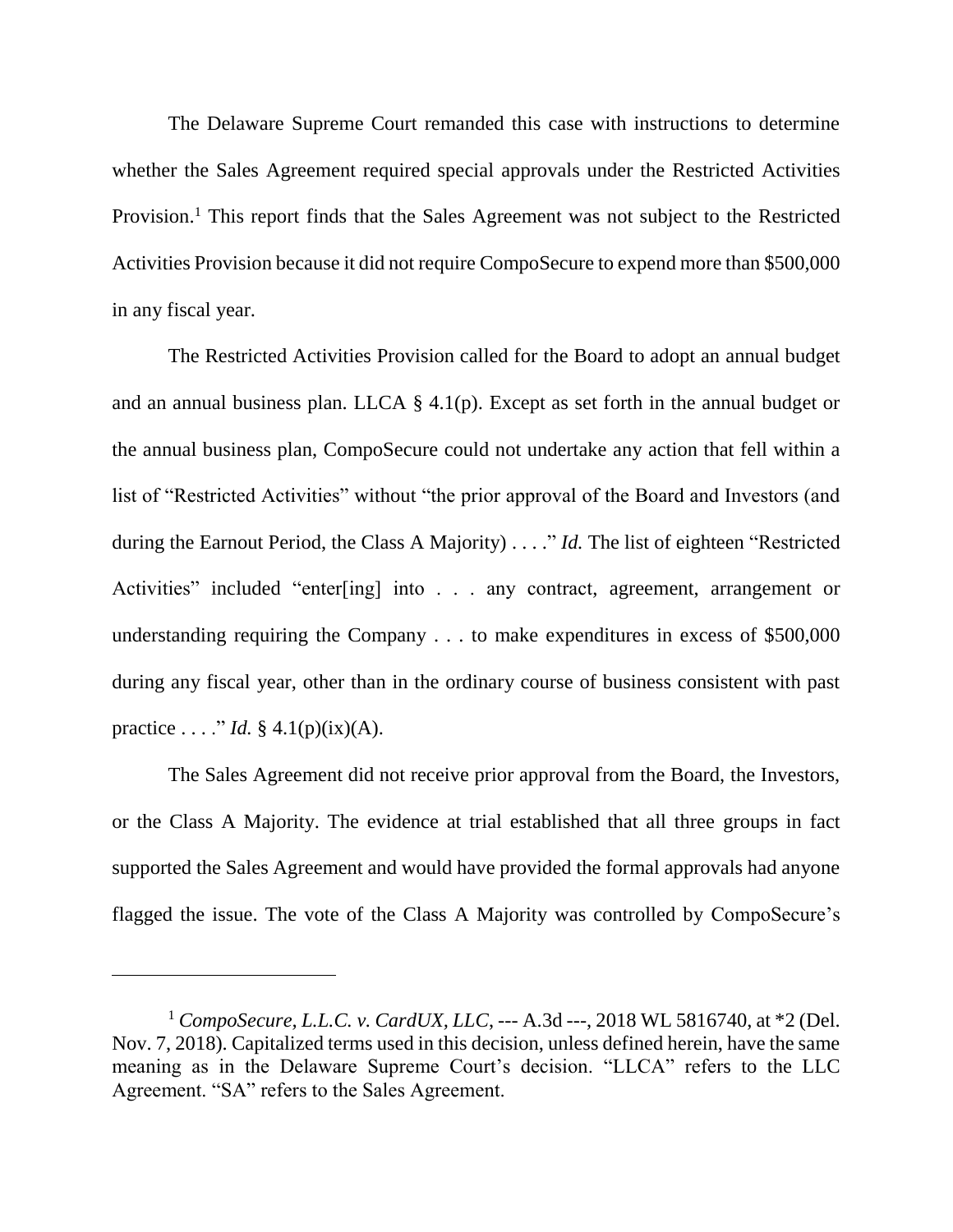CEO, Michelle Logan; she participated in the negotiations over the Sales Agreement, signed it on behalf of CompoSecure, and supported it. The vote of the Investors was controlled by a private equity firm; Mitchell Hollin represented the firm, negotiated the final terms of the Sales Agreement, and supported it. The Board was briefed on the Sales Agreement and supported it. The Board members included Logan and her father as well as Hollin and one of his fellow managing directors from the private equity firm. To reiterate, the only reason that the formal approvals were not obtained is because no one focused on them at the time. *See CompoSecure, L.L.C. v. CardUX, LLC* (*Trial Op.*), 2018 WL 660178, at \*6–8, \*13–14 (Del. Ch. Feb. 1, 2018).

After the parties signed the Sales Agreement, everyone treated it as valid. That changed only after CompoSecure accepted a major order—the Amazon Sale—that triggered a multi-million-dollar commission for CardUX. At that point, CompoSecure began coming up with reasons not to pay. *See id.* at \*16, \*18. After hiring litigation counsel, CompoSecure asserted for the first time that the Sales Agreement had never received the approvals required by the LLC Agreement. *Id.* at \*18.

The Sales Agreement did not require prior approvals under the Restricted Activities Provision because it did not require expenditures of more than \$500,000 in any fiscal year. When analyzing a provision in an LLC agreement, "a court applies the same principles that are used when construing and interpreting other contracts." *Godden v. Franco*, 2018 WL 3998431, at \*8 (Del. Ch. Aug. 21, 2018). "When interpreting a contract, the role of a court is to effectuate the parties' intent." *Lorillard Tobacco Co. v. Am. Legacy Found.*, 903 A.2d 728, 739 (Del. 2006). Absent ambiguity, the court "will give priority to the parties'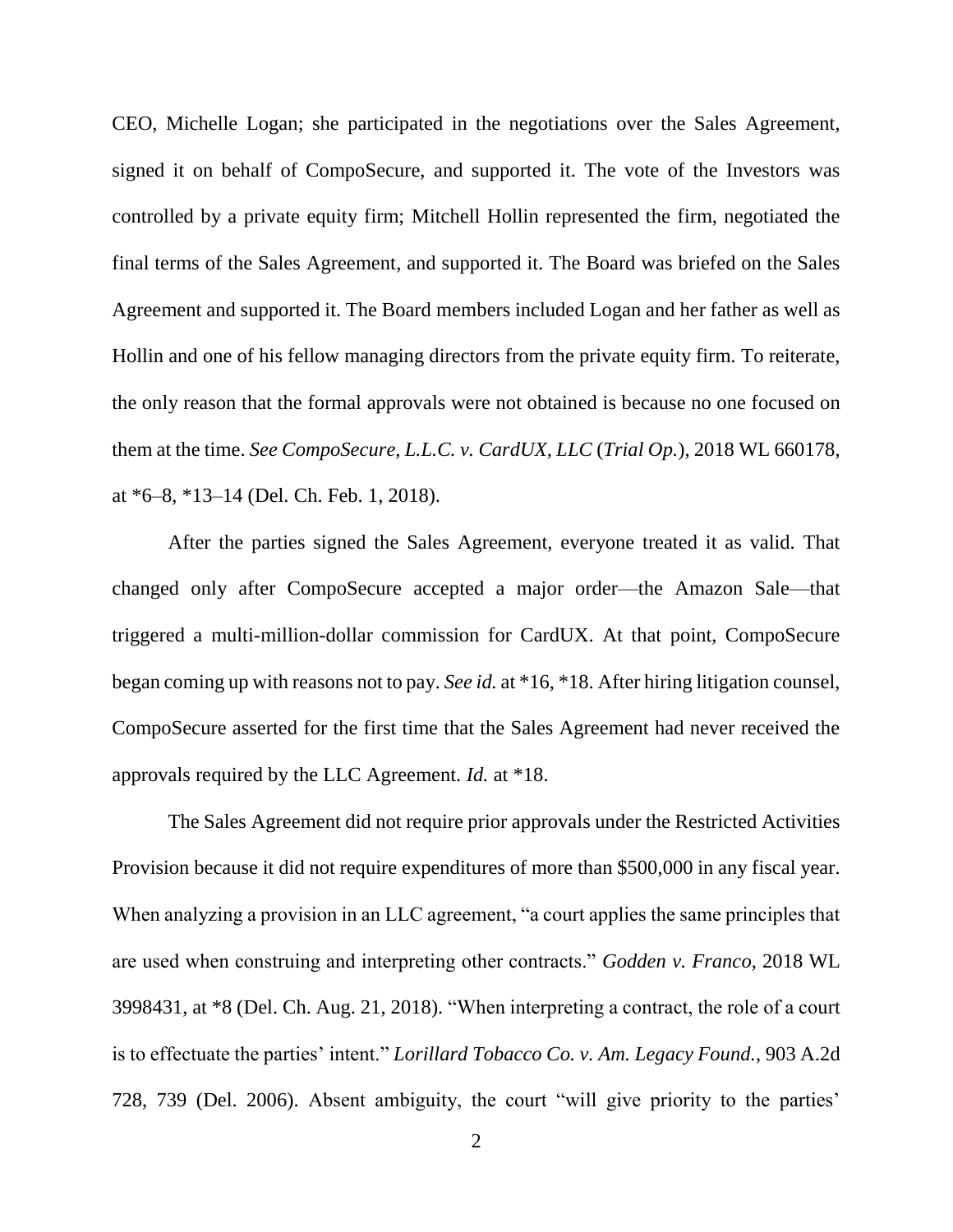intentions as reflected in the four corners of the agreement, construing the agreement as a whole and giving effect to all its provisions." *Salamone v. Gorman*, 106 A.3d 354, 368 (Del. 2014) (internal quotation marks omitted). The "contract's construction should be that which would be understood by an objective, reasonable third party." *Id.* at 367–68 (internal quotation marks omitted). The contract's "terms themselves will be controlling when they establish the parties' common meaning so that a reasonable person in the position of either party would have no expectations inconsistent with the contract language." *Eagle Indus., Inc. v. DeVilbiss Health Care, Inc.*, 702 A.2d 1228, 1232 (Del. 1997). A court will "construe the contract in accordance with that plain meaning and will not resort to extrinsic evidence to determine the parties' intentions." *BLG Hldgs. LLC v. enXco LFG Hldg., LLC*, 41 A.3d 410, 414 (Del. 2012). "To be ambiguous, a disputed contract term must be fairly or reasonably susceptible to more than one meaning." *Alta Berkeley VI C.V. v. Omneon, Inc.*, 41 A.3d 381, 385 (Del. 2012).

The operative term in the Restricted Activities Provision is "requiring." That verb is a commonly used word with a clear meaning. Something required is necessary or essential, and a requirement is something that must take place.<sup>2</sup> In the context of the

 $\overline{a}$ 

<sup>2</sup> *See, e.g.*, Merriam-Webster, https://www.merriam-webster.com/dictionary (last visited May 21, 2019) (defining "require" as "to demand as necessary or essential," and "requirement" as "something essential to the existence or occurrence of something else"); *Requirement*, BLACK'S LAW DICTIONARY (10th ed. 2014) ("Something that must be done because of a law or rule; something legally imposed, called for, or demanded; an imperative command <br/>sbuilding requirements specified in the Americans with Disabilities Act>"; "Something that someone needs or asks for <the new telephone system meets all our requirements>"; "Something, such as good test results, that an employer, university, etc. sets as a necessary qualification; a requisite or essential condition <fulfilling the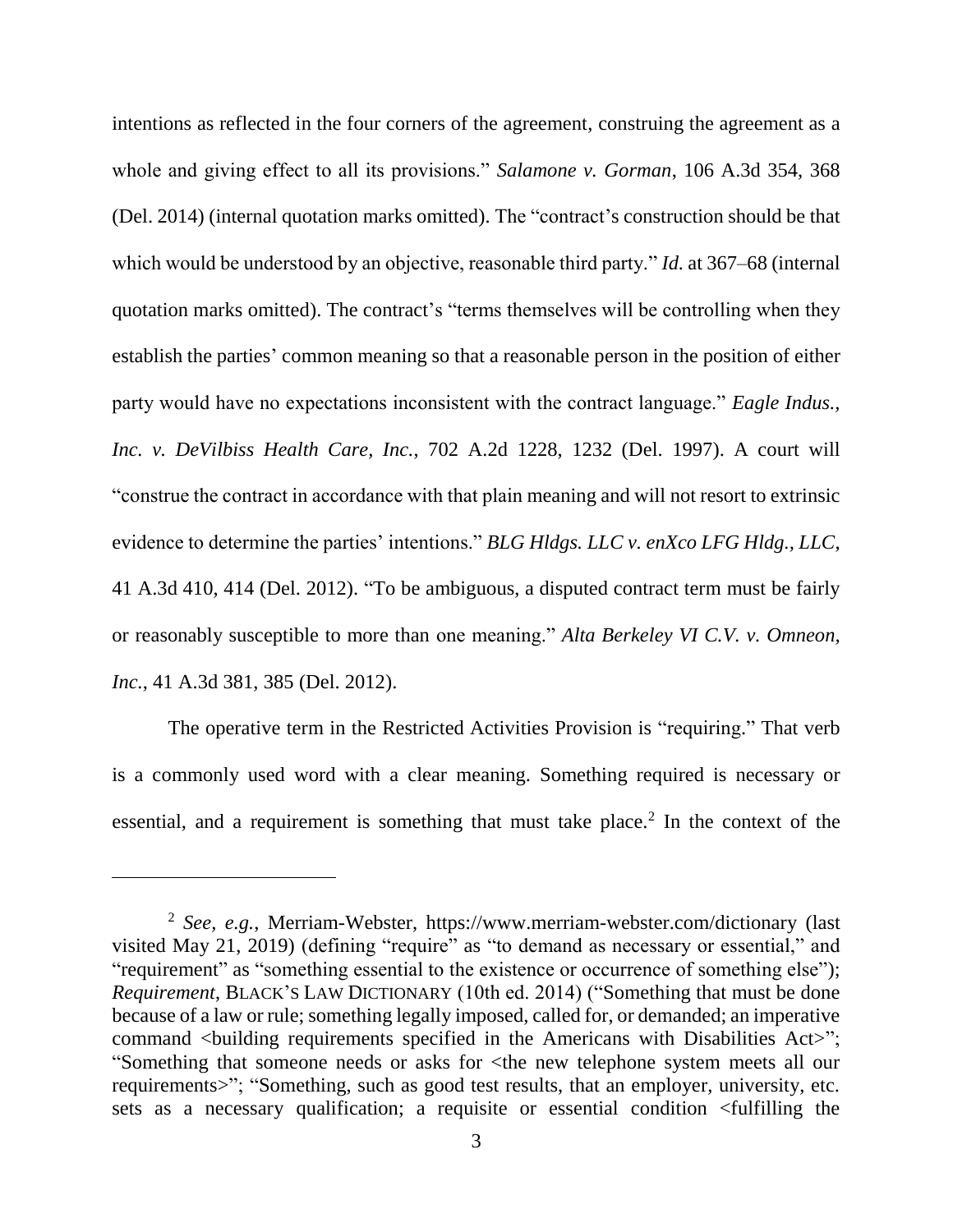Restricted Activities Provision, a contract "requiring the Company . . . to make expenditures in excess of \$500,000 during any fiscal year" is a contract that mandates spending in that amount, without any contingencies, conditions, or optionality. LLCA §  $4.1(p)(ix)(A)$ .

The Sales Agreement only required CompoSecure to make two expenditures: (i) an annual expense reimbursement capped at \$20,000 and (ii) a commission advance of \$10,000 per month during the first fifteen months. SA §§ 4.2(a), 6.2(a). The Sales Agreement thus required total expenditures falling well below the threshold in the Restricted Activities Provision.

CompoSecure claims that the Sales Agreement required CompoSecure to pay commissions and points out that the commission for the Amazon Sale exceeds \$500,000. It is true that the Sales Agreement contemplated commissions, but any payment obligation was doubly conditional. CompoSecure only would have an obligation to pay a commission if two contingencies were met. First, an "Approved Prospect" would have to place an order. Second, CompoSecure would have to accept the order.

The first condition—receipt of an order from an Approved Prospect—meant that neither CardUX nor CompoSecure could unilaterally cause any commission payment to be

 $\overline{a}$ 

requirements for college admission>"; "The act of establishing something as a need or necessity; a demand <the requirement by management that no children under 10 be allowed at our workplace>"); *Require*, BLACK'S LAW DICTIONARY (5th ed. 1979) ("To direct, order, demand, instruct, command, claim, compel, request, need, exact"; "To be in need of"; "To ask for authoritatively or imperatively").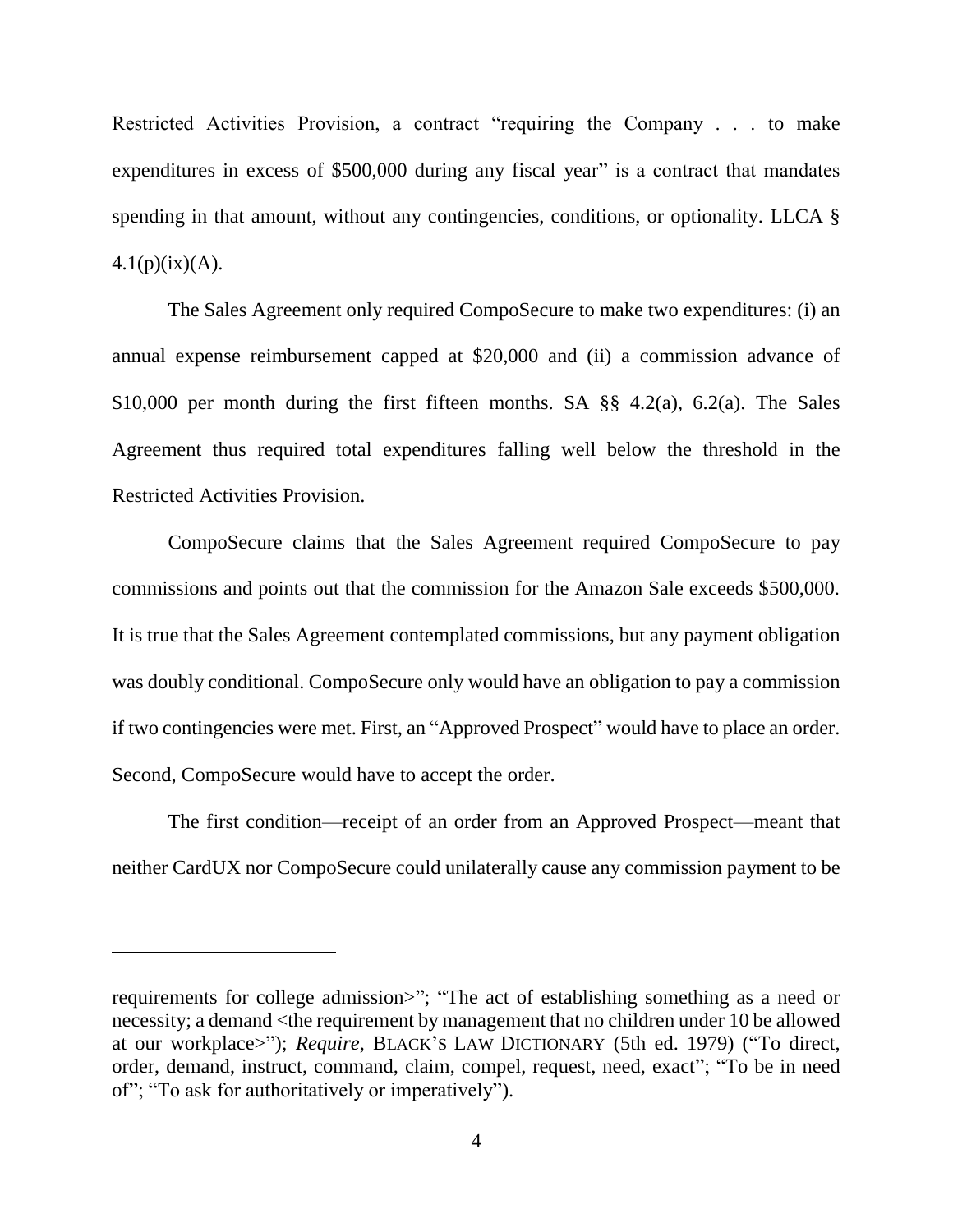required. Because of the second condition, CompoSecure could unilaterally block any commission from being due, but neither CardUX nor CompoSecure could single-handedly cause a commission to be due. Whether anyone placed an order was an eventuality entirely within the control of the third parties who might order cards, and only orders placed by third parties found on the list of Approved Prospects could satisfy the first condition. Absent an order from an Approved Prospect, CompoSecure would never be required to pay a commission. The existence of the Sales Agreement, standing alone, did not require a commission payment.

The second condition—a decision by CompoSecure to accept the order—gave CompoSecure the ability to determine unilaterally whether it would ever be required to pay a commission. Section 5.1 of the Sales Agreement specified that "[a]ll purchase orders solicited by [CardUX] from Approved Prospects are subject to approval, rejection or modification by CompoSecure pursuant to Section 5.2." Section 5.2 stated: "CompoSecure reserves the right, in its sole discretion, to: (a) accept, or decline to accept, any purchase order for Products received from any Person . . . ." CompoSecure undertook only to "review proposed projects and purchase orders submitted through [CardUX] consistent with the manner in which it conducts its business in the ordinary course." *Id.* § 5.2. CardUX acknowledged in the same provision that "CompoSecure's exercise of discretion may result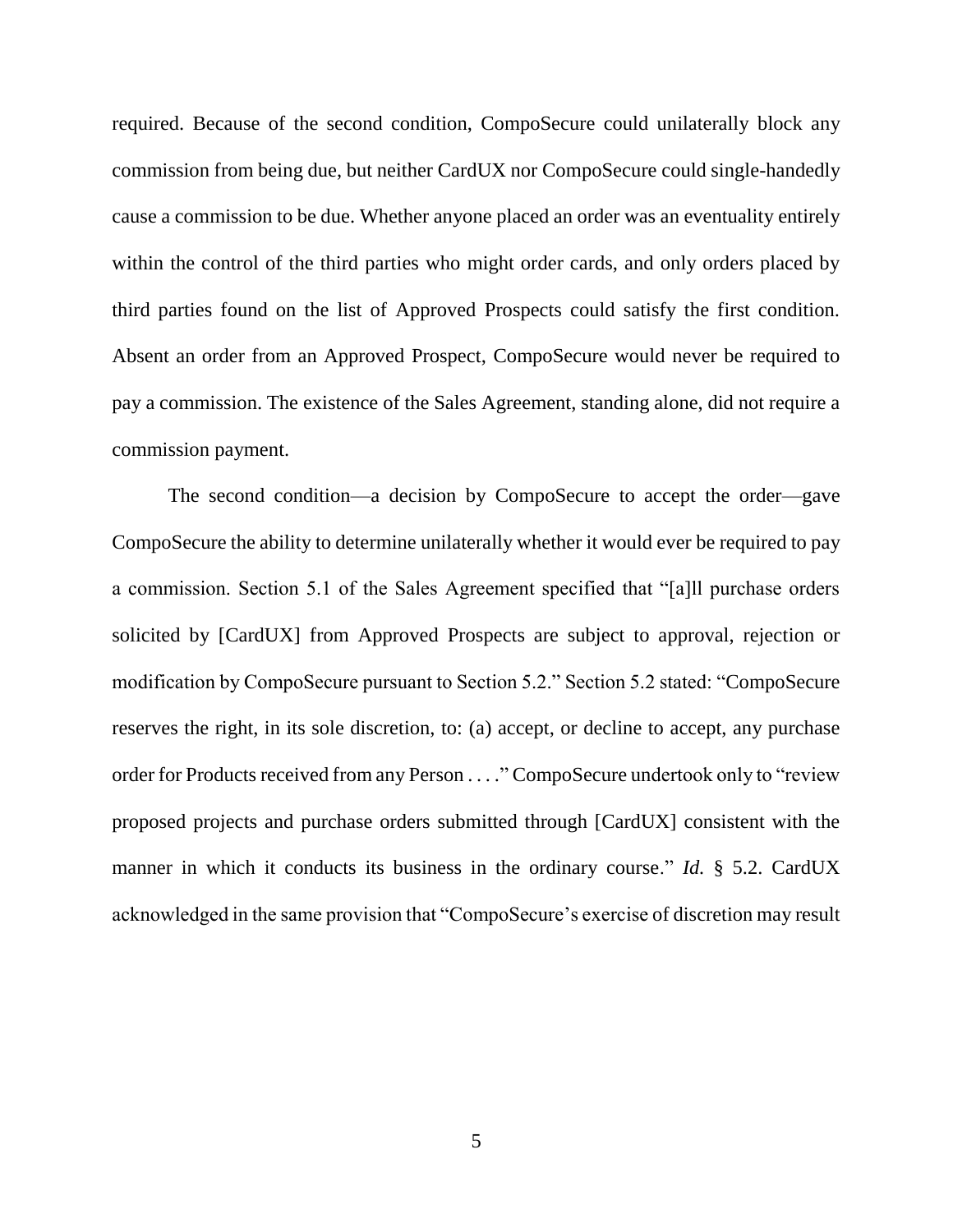in no Commission owed, or a reduction or delay in the payment of Commission owed, to [CardUX] under this Agreement."<sup>3</sup>

Because of the second condition, CompoSecure could never be required to pay a commission unless CompoSecure determined that the order from an Approved Prospect provided sufficient value to CompoSecure to warrant accepting the order and making the commission payment. *See Trial Op.*, 2018 WL 660178, at \*37 ("CardUX receives compensation only if CompoSecure determines that a sale is beneficial."). CompoSecure might decline an order for myriad potential business reasons. An order might seek discounts that would not be sufficiently profitable for CompoSecure. Or an order might require product changes or increased capacity that would necessitate additional investment by CompoSecure and distract from other opportunities. If CompoSecure declined an order, which it could do in its "sole discretion," then CompoSecure would not be required to make any payment to CardUX.

The Amazon Sale illustrates these principles. The Amazon Sale was an extremely large order which required that CompoSecure ramp up its manufacturing capacity. The order also came through Chase, and CompoSecure was trying to develop other channels to

 $\overline{a}$ 

<sup>&</sup>lt;sup>3</sup> *Id*. CompoSecure argues that because of its relationship with Chase, it would have been contrary to the ordinary course of its business to reject the order that led to the Amazon Sale. Section 5.2 of the Sales Agreement required CompoSecure to "review" an order in a manner consistent with how CompoSecure conducted its business in the ordinary course. The ordinary-course requirement covered the review process, not the acceptance of orders. CardUX introduced this provision out of concern that CompoSecure might delay its review of an order to take it outside the contractual payment period. CompoSecure reserved for itself the "sole discretion" to reject any order it wished.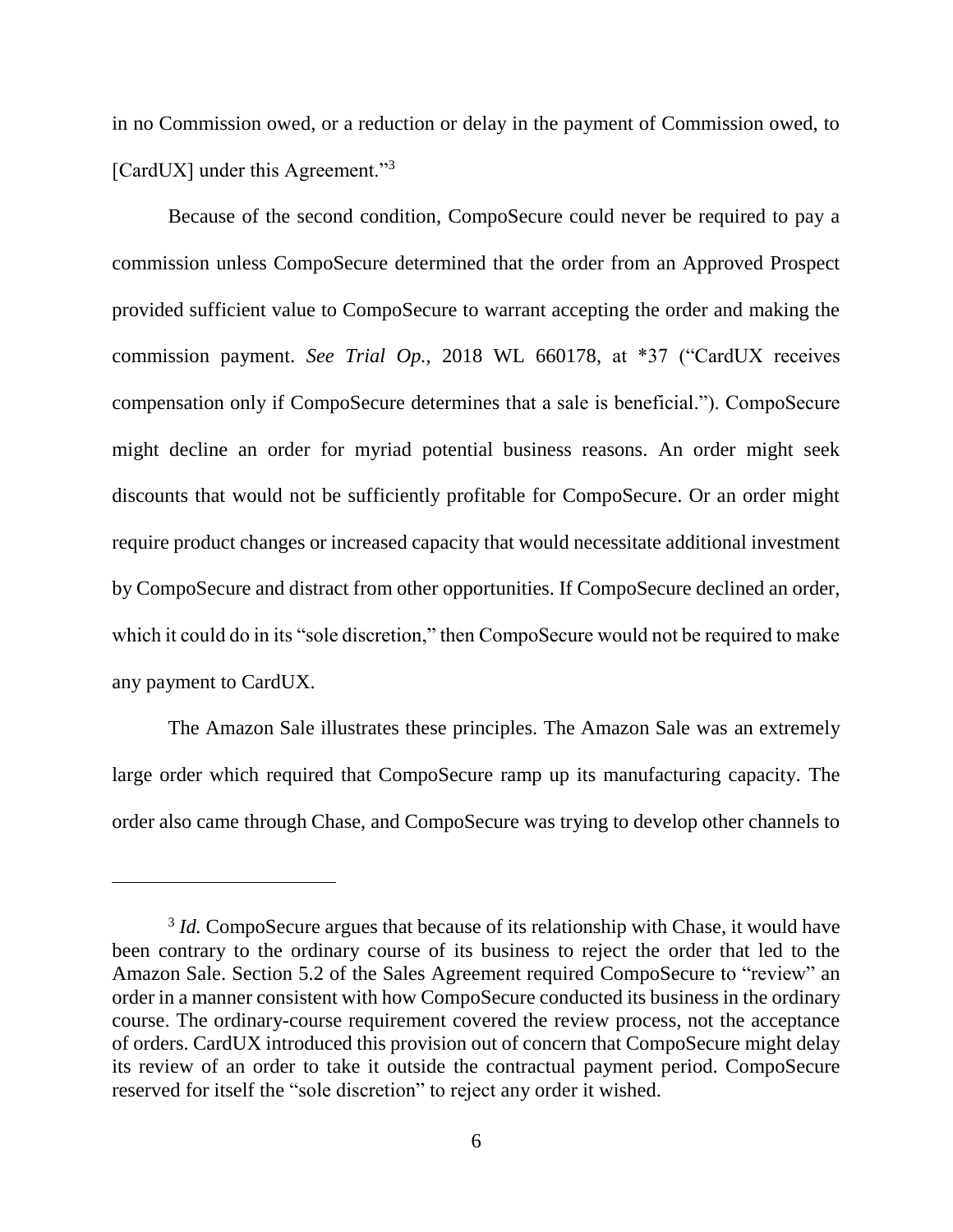reduce the percentage of cards that CompoSecure sold through Chase. Because of the concentration issue, CompoSecure initially attempted to steer the Amazon business away from Chase to another issuer. When that effort failed, CompoSecure's management team decided that the order was so profitable that it was worth accepting, even though it required increased capacity, even though it came through Chase, and even though it triggered CardUX's right to a commission. As Logan told Hollin, "Oh boy Mitchell . . . . I know that we are trying to decrease the customer concentration but it's hard to say no to 70% margin business." *Id.* at \*15.

When the parties entered into the Sales Agreement, CompoSecure was not required to pay any commissions to CardUX, and it certainly was not required to pay a commission for the Amazon Sale. To reiterate, CompoSecure did not have any obligation to pay commissions to CardUX unless two conditions were met: first, an order from an Approved Prospect, and second, a decision by CompoSecure to accept that order. Both conditions were beyond CardUX's control. The first was a third-party decision; the second rested in CompoSecure's sole discretion. For the Amazon Sale, the first contingency was not satisfied until CompoSecure received the order for the Amazon Sale. The second contingency was not satisfied until CompoSecure decided to accept the order.

To argue for the opposite result, CompoSecure cites documents from the early phases of negotiations over the Sales Agreement when the parties were discussing different concepts, such as a fully outsourced sales function. In those documents, principals of CardUX made back-of-the-envelope projections about the potential revenue opportunity, which they viewed as large, and which (if achieved) could have resulted in commission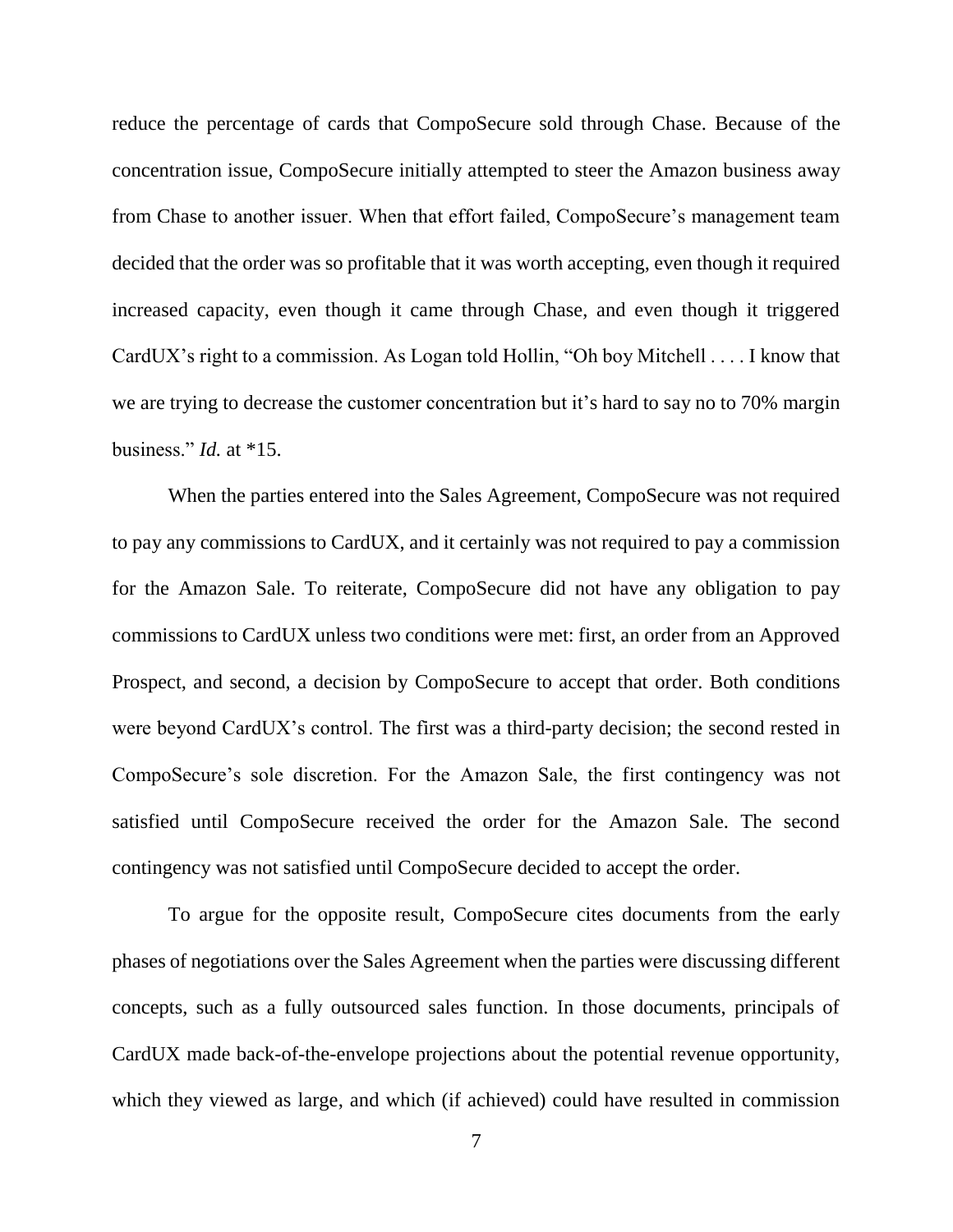payments of more than \$500,000 per year. Those documents are preliminary, speculative, and remote from the final Sales Agreement, both temporally and conceptually. Regardless, they could not create a requirement that CompoSecure make any commission payments. They at most represented one side's expectations during an early phase of the negotiations. Projections are predictions, not requirements. Under the Sales Agreement, CompoSecure's obligation to pay a commission did not depend on projections. It only would arise if (i) an Approved Prospect placed an order that (ii) CompoSecure decided to accept.<sup>4</sup>

CompoSecure argued tersely and for the first time in its reply on remand that "the Amazon Sale was itself a Restricted Activity" because it was an "arrangement" requiring CompoSecure to pay a commission in excess of \$500,000. Dkt. 194 at 11. Addressing this issue would exceed the scope of the remand, which directed "the trial court to determine whether the Sales Agreement is a Restricted Activity and to make any necessary related determinations." *CompoSecure*, 2018 WL 5816740, at \*2. Although the Delaware Supreme Court authorized this court "to consider any ancillary issues that arise on remand," it did not authorize the consideration of new, independent bases to challenge a commission payment to CardUX. *See id.* at \*12 n.76.

Assuming for the sake of argument that the remand could encompass CompoSecure's new contention, I would reject it. The Amazon Sale standing alone was not an "arrangement" requiring the payment of a commission. The Amazon Sale was an order that triggered a commission under a different arrangement: the contractual arrangement found in the Sales Agreement. It is possible that the Amazon Sale might qualify in its own right as a Restricted Activity, but if there were problems under the Restricted Activities Provision, then those problems would infect the Amazon Sale as a whole. In that event, CompoSecure would have to approach Amazon and invalidate the sale. CompoSecure could not treat the Amazon Sale as valid for all purposes except for the

<sup>4</sup> CompoSecure formally disclaims any effort to turn expectations into requirements, but its briefs belie that assertion. *See* Dkt. 186 at 6 (contending that "the parties reasonably expected" commissions exceeding \$500,000 in any fiscal year); *id.* at 45 (asserting that "the surrounding circumstances confirm that commissions in excess of \$500,000 were *contemplated* by the Sales Agreement in any fiscal year" (emphasis added)); *see also* Dkt. 194 at 10 ("But *once* the Amazon Sale was accepted, the obligation to pay the commission was established as *required* under Section 6.1 of the agreement." (first emphasis added)).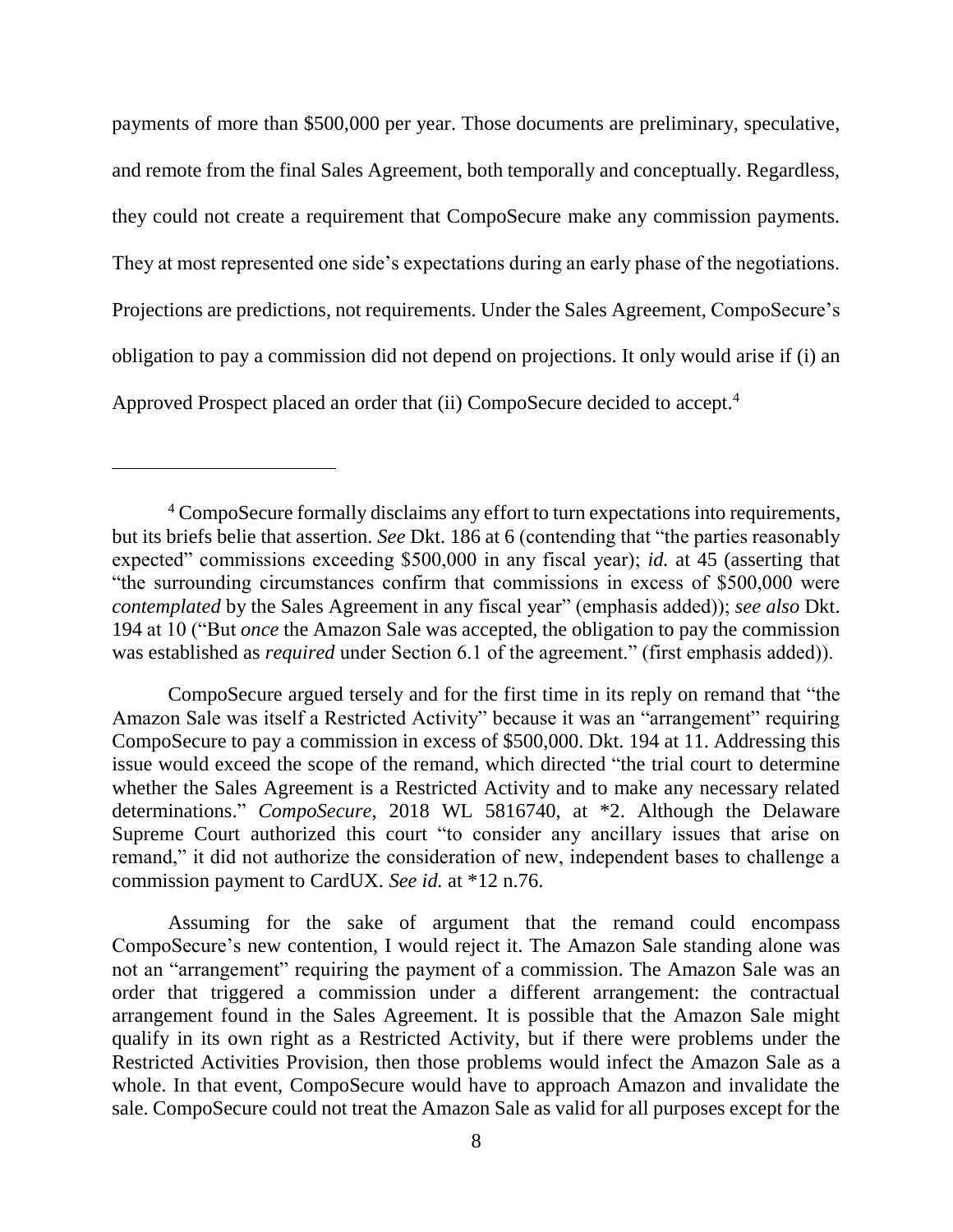CompoSecure also cites the *ThoughtWorks* decision, in which a corporation's charter contained a restricted-activities provision requiring "the consent of a majority of the preferred stockholders if it enters into any contractual arrangement providing for the payment of \$500,000 or more per year by either party if the transaction is either (1) outside the ordinary course of business or (2) not contemplated by the corporation's annual budget." *ThoughtWorks, Inc. v. SV Inv. P'rs*, 902 A.2d 745, 755 (Del. Ch. 2006). The corporation entered into a \$10 million line of credit without obtaining the preferred stockholders' consent. The corporation argued that the line of credit did not call for any "payment" by ThoughtWorks, because it was only a line of credit. This court disagreed, stressing that the restricted-activities provision was not limited to payments but rather encompassed "*any contractual arrangement providing for* the payment of \$500,000 or more per year by either party thereto." *Id.* at 755 n.39. The court explained that this provision encompassed the contractual arrangement embodied in a line of credit:

A line of credit is a contractual arrangement with a financial institution whereby a credit facility is set up so that, at any time, the company can borrow money, which in this case was up to \$10 million. Thus, to obtain this line of credit, ThoughtWorks would have to enter into "a contractual arrangement" with a bank that "provided for the payment of over \$500,000 per year by either party."

commission payment due to CardUX. Conversely, if the Amazon Sale was valid for purposes of CompoSecure's relationship with Amazon, then it should be valid for purposes of the commission payment to CardUX. CompoSecure is not suggesting that the Amazon Sale as a whole was invalid. CompoSecure cannot have it both ways.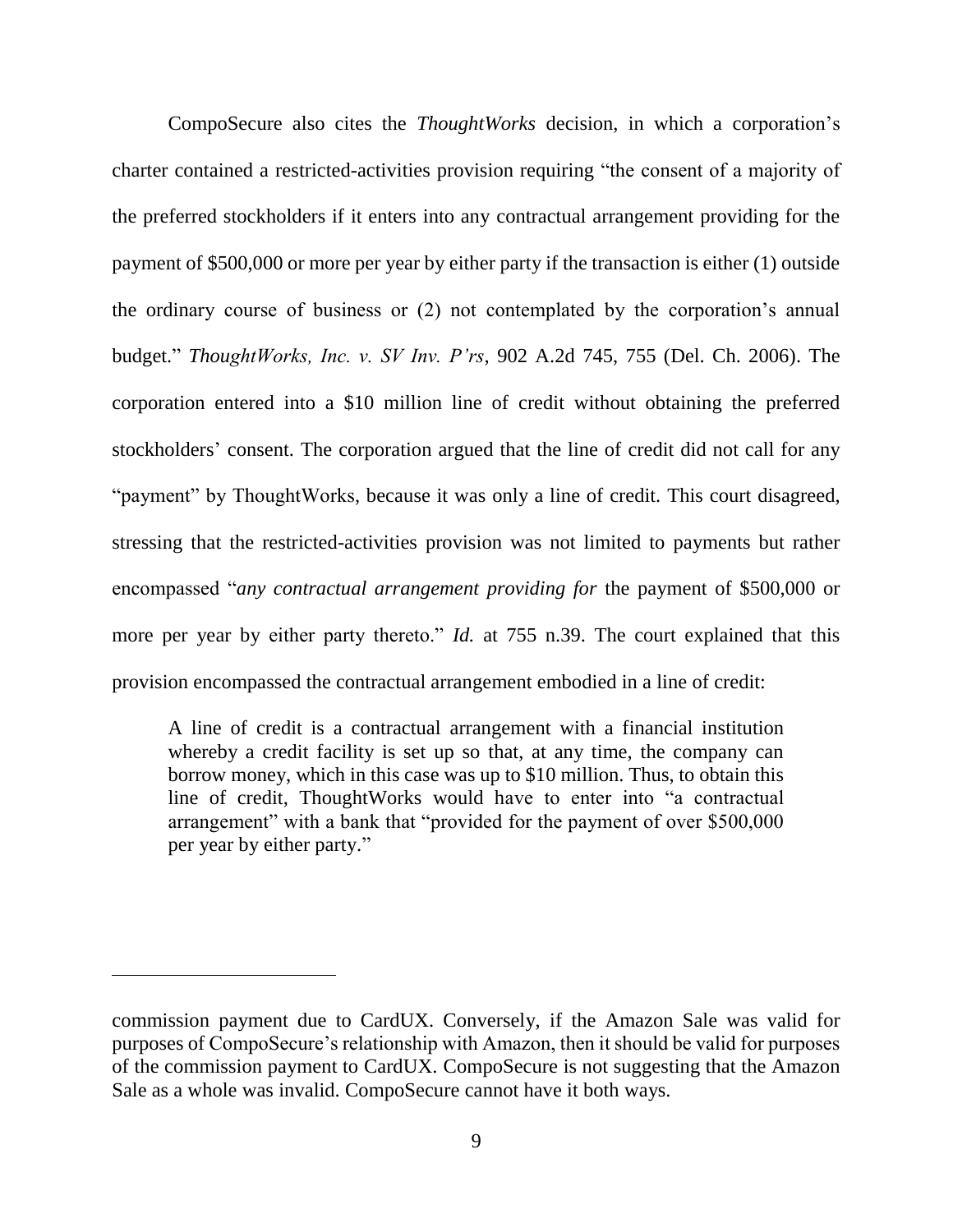*Id.* The court also held that the line of credit did not fall within either of the exceptions to the approval requirement. *Id.* at 755–57.

As CompoSecure reads the case, *ThoughtWorks* shows that a restricted-activities provision can extend to an arrangement that does not require an immediate payment but rather contemplates one in the future. CompoSecure argues that under its interpretation of *ThoughtWorks*, the Restricted Activities Provision should apply to the Sales Agreement, because the Sales Agreement contemplated future commission payments if the necessary conditions were met.

This argument is not persuasive. As a textual matter, it ignores the different language in the two restricted-activities provisions. In *ThoughtWorks*, the operative language covered any "contractual arrangement providing for the payment of \$500,000 or more per year." In this case, the operative language covers "any contract . . . requiring the Company . . . to make expenditures in excess of \$500,000 during any fiscal year." The latter is a narrower standard than the former, with the provision in this case "requiring" the expenditure rather than more broadly encompassing an "arrangement providing for" the expenditure. The *ThoughtWorks* court cited the relative breadth of the provision it interpreted when holding that it applied to the revolving line of credit. *See id.* at 755.

As a contextual matter, CompoSecure's reliance on *ThoughtWorks* ignores a key structural difference between the revolving line of credit and the Sales Agreement. Once ThoughtWorks entered into the line of credit, its management team could draw on it at will, creating the obligation that the restricted-activities provision protected against. Because it was an open line of credit, management could draw on the line, pay it back, draw on it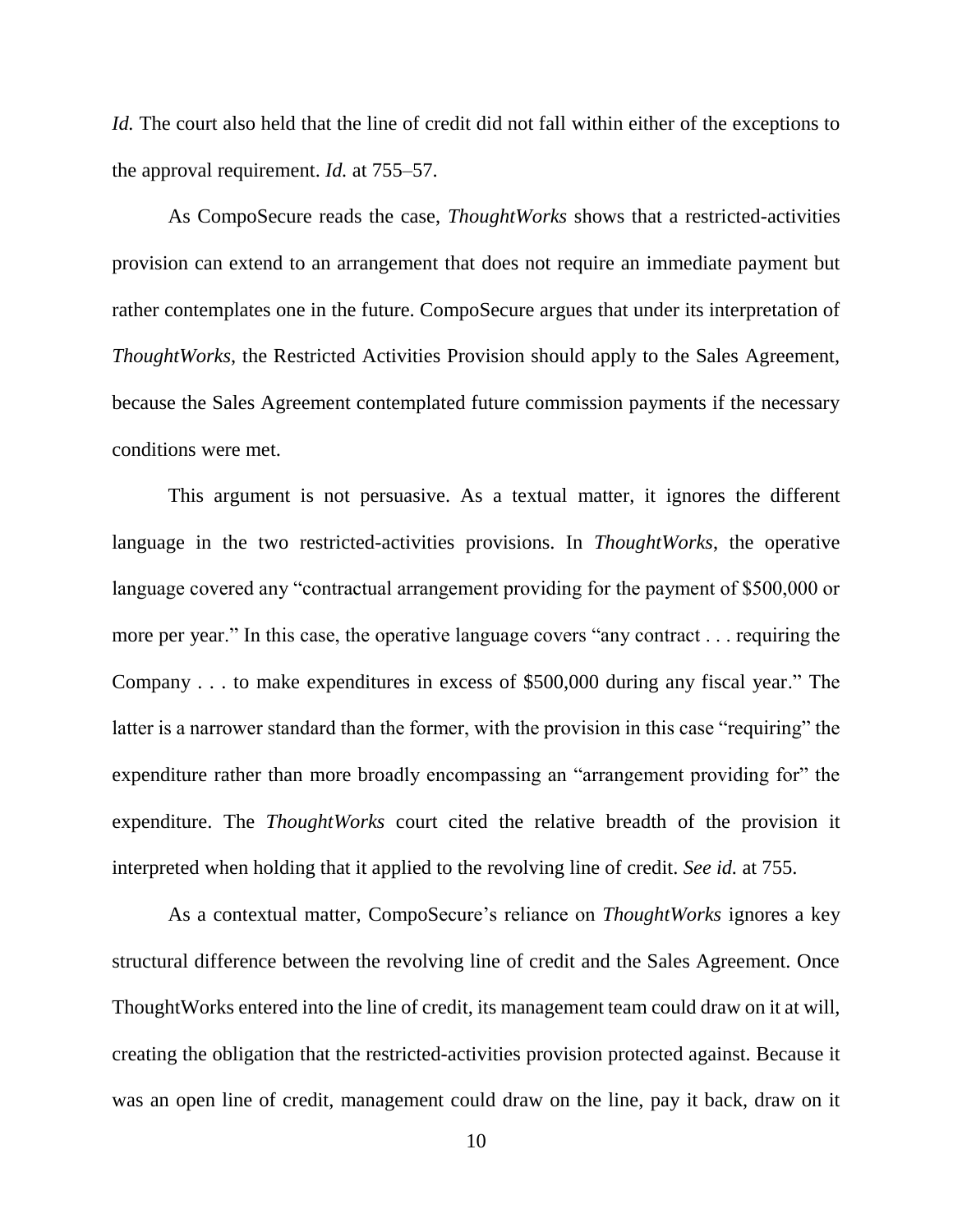again, and continue repeating that process, each time acting unilaterally. For purposes of the restricted-activities provision, entering into the credit line created an unimpeded path to the financial obligation that the restricted-activities provision sought to limit.

The potential obligation to pay commissions under the Sales Agreement is different. Even after CompoSecure entered into the Sales Agreement, CompoSecure would not be required to make any commission payments based on unilateral action by either CardUX or CompoSecure. A commission payment only would become due if (i) an Approved Prospect placed an order *and* (ii) CompoSecure chose to accept it in the exercise of its sole discretion. CardUX had no ability to force a payment, and CompoSecure remained protected by its sole-discretion approval right. Going forward, CompoSecure could decide whether or not to sell to an Approved Prospect, and it only would need to pay a commission if CompoSecure determined that the sale was sufficiently beneficial to warrant accepting, taking into account the obligation to make the commission payment that would arise if CompoSecure accepted.

Given the different structures of the two contracts, the analysis of the line of credit in *ThoughtWorks* is not a persuasive precedent for the Sales Agreement in this case. Instead, the contrast with *ThoughtWorks* helps illustrate why applying the Restricted Activities Provision would be inconsistent with its purpose. In *ThoughtWorks*, the management team's interest in using the company's cash to run its business ran contrary to the preferred stockholders' desire to have that cash used to redeem their shares. The management team entered into the line of credit because it provided a source of operating cash that would not increase the company's redemption obligation, since the increased cash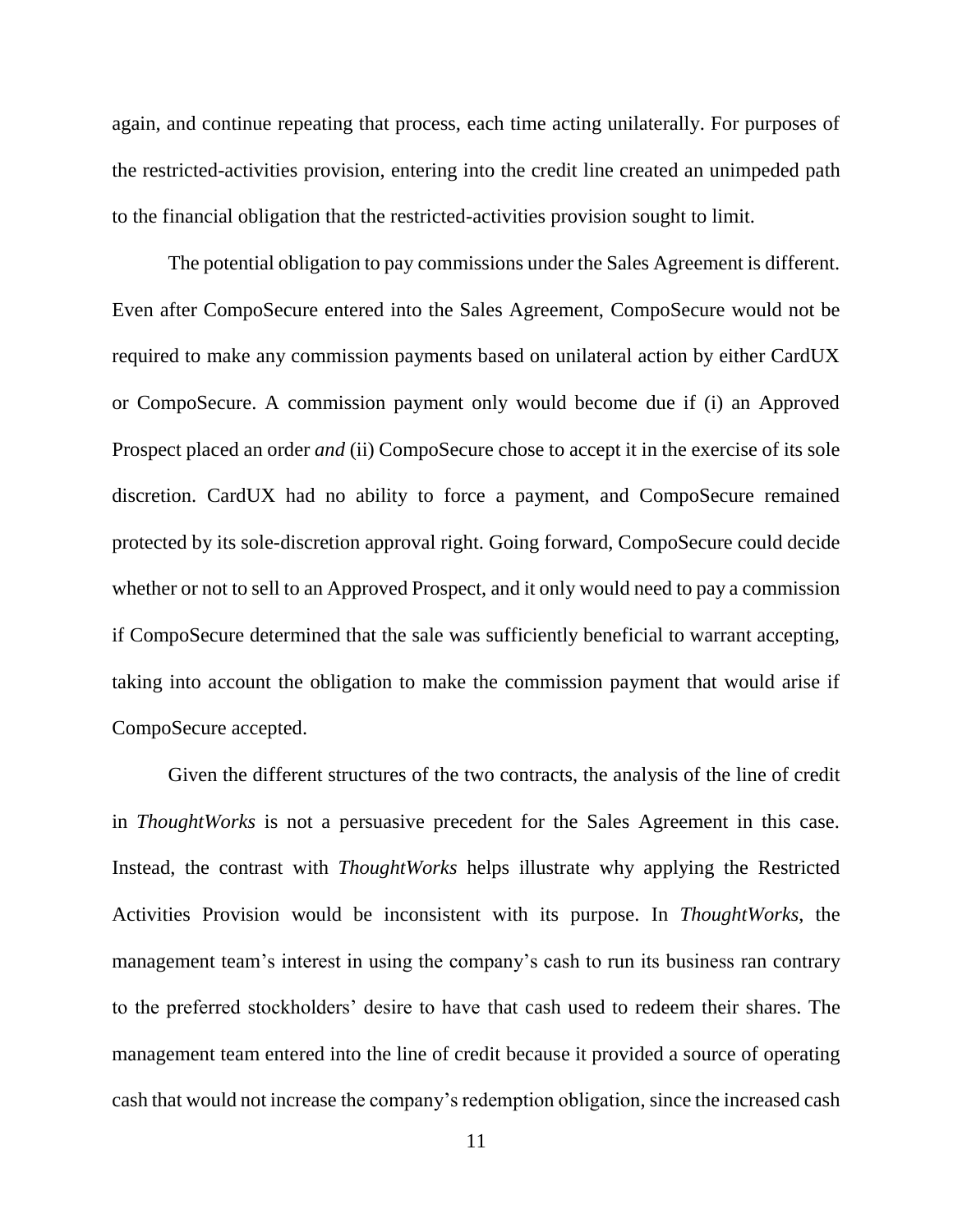would be offset by the increased debt. The restricted-activities provision gave the preferred the ability to block significant decisions where management's interests might diverge from the preferred's. Applying the restricted-activities provision to the revolving line of credit fulfilled the provision's purpose.

In the current case, the Restricted Activities Provision theoretically serves a similar purpose by ensuring that the management team cannot commit CompoSecure to make a major expenditure without the approval of the Investors, the Class A Majority, and the Board. But that purpose is not implicated by the facts of this case, where every one of those constituencies was involved in the negotiation of the Sales Agreement and wanted to go forward with the contract. CompoSecure's decision to enter into the Sales Agreement was the antithesis of a management team acting unilaterally to commit CompoSecure to a major expenditure without the oversight of its owners. CompoSecure's management team and its owners were aligned on and uniformly supported the decision to enter into the Sales Agreement. Everyone whom the Restricted Activities Provision was designed to protect had the opportunity to protect themselves at the time through their direct involvement in the transaction. They also had the ability to protect themselves on an ongoing basis by causing CompoSecure to reject any order from an Approved Prospect that was not advantageous to CompoSecure. Having chosen to go forward with the Sales Agreement, and having chosen to go forward with the Amazon Sale, CompoSecure's management team and its owners are now invoking the Restricted Activities Provision in an effort to enable their current selves to escape the consequences of actions taken by their former selves.